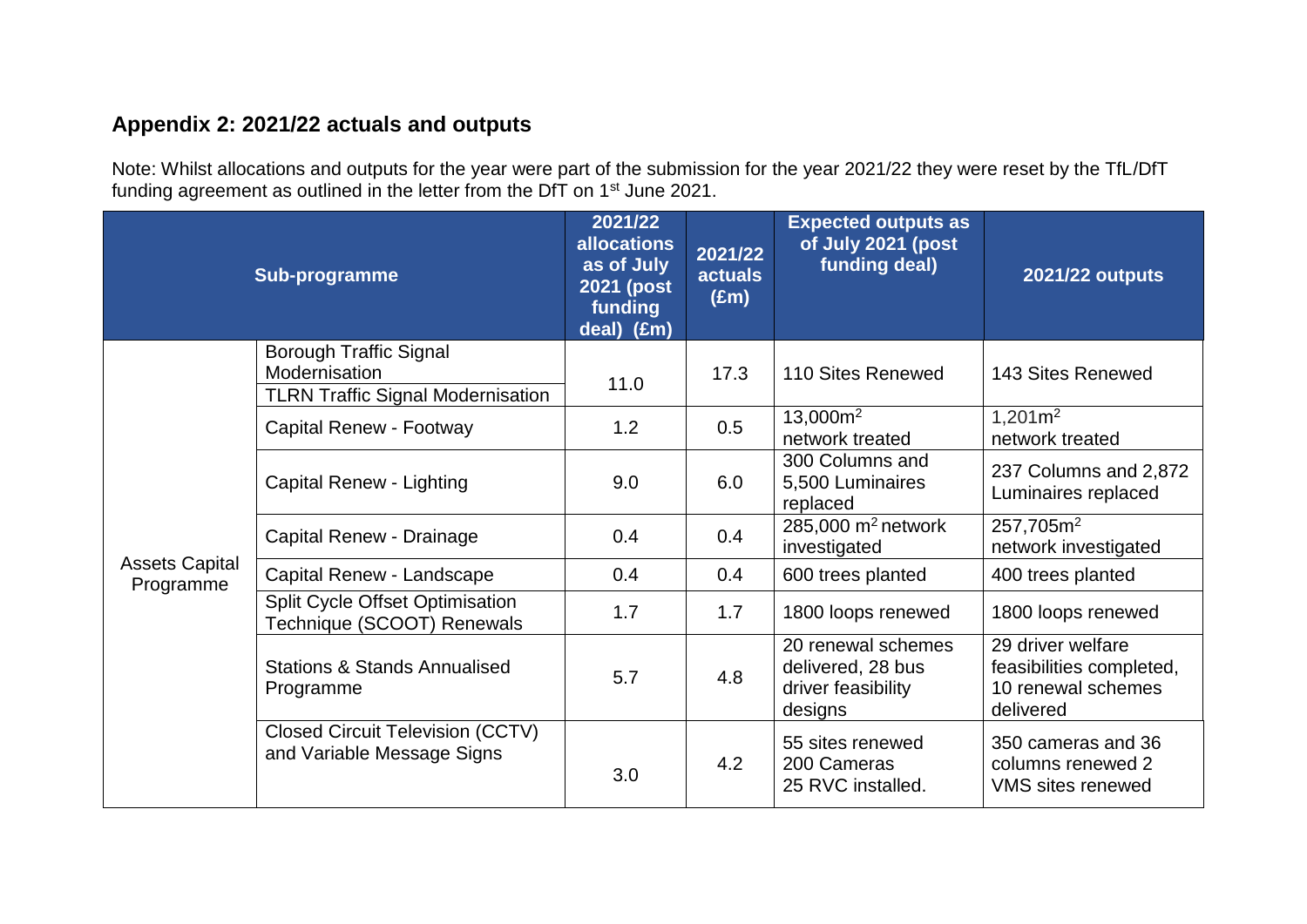|                        | <b>Restraint Barriers</b>                                     | 1.7             | 0.2  | 1 renewal schemes<br>delivered<br>9 Design schemes                           | N/A                                                                          |
|------------------------|---------------------------------------------------------------|-----------------|------|------------------------------------------------------------------------------|------------------------------------------------------------------------------|
|                        | <b>Minor Capital Interventions</b>                            | 2.2             | 1.5  | 65 schemes<br>completed                                                      | 55 schemes completed                                                         |
|                        | <b>Pump Stations</b>                                          | 0.8             | 0.2  | 2 renewal schemes<br>delivered                                               | 2 renewal schemes<br>completed                                               |
|                        | <b>Stops &amp; Shelters Annualised</b><br>Programme           | 6.2             | 7.0  | 540 shelters treated<br>55 electrical<br>connections                         | 610 - Shelters Installed<br>58 - Electrical<br>Connections                   |
|                        | <b>LRS Piers Renewals</b>                                     | 0.3             | 0.2  | 6 targeted renewals                                                          | 6 targeted renewals                                                          |
|                        | Contracts Re-lets (Inspections,<br>Tech and Bus stops)        | 4.8             | 3.7  | 2 contract award<br>recommendations                                          | 2 single option<br>selections completed                                      |
|                        | <b>Surface Asset Management</b><br><b>Information Systems</b> | 6.9             | 6.5  | Design of SAMIS Tech<br>completed                                            | Design of SAMIS Tech<br>completed                                            |
|                        | Capital Renew - Carriageway                                   | 15.5            | 17.2 | $325,000m^2$ of network<br>treated                                           | 345,166m <sup>2</sup> of network<br>treated                                  |
|                        | Capital Renew - Structure                                     | 9.8             | 7.3  | 8 renewal schemes<br>delivered                                               | 6 renewals delivered                                                         |
|                        | Capital Renew - Tunnels                                       | 0.6             | 0.2  | 3 feasibility<br>studies/designs<br>completed                                | 2 feasibility studies<br>completed                                           |
|                        | <b>Third Party Signal Enhancements</b>                        | 10 <sup>°</sup> | 6.8  | Undefined                                                                    | Undefined                                                                    |
| LIP Bridges &<br>Roads | Borough Bridge Maintenance                                    | 2.5             | 2.6  | 7 interim measures, 3<br>assessments, 3<br>designs, 2<br>strengthening works | 7 interim measures, 3<br>assessments, 3<br>designs, 2 strengthening<br>works |
|                        | <b>Borough Road Maintenance</b>                               | 2.5             | 2.5  | 57,000 $m2$ of network<br>treated                                            | 57,000 $m2$ of network<br>treated                                            |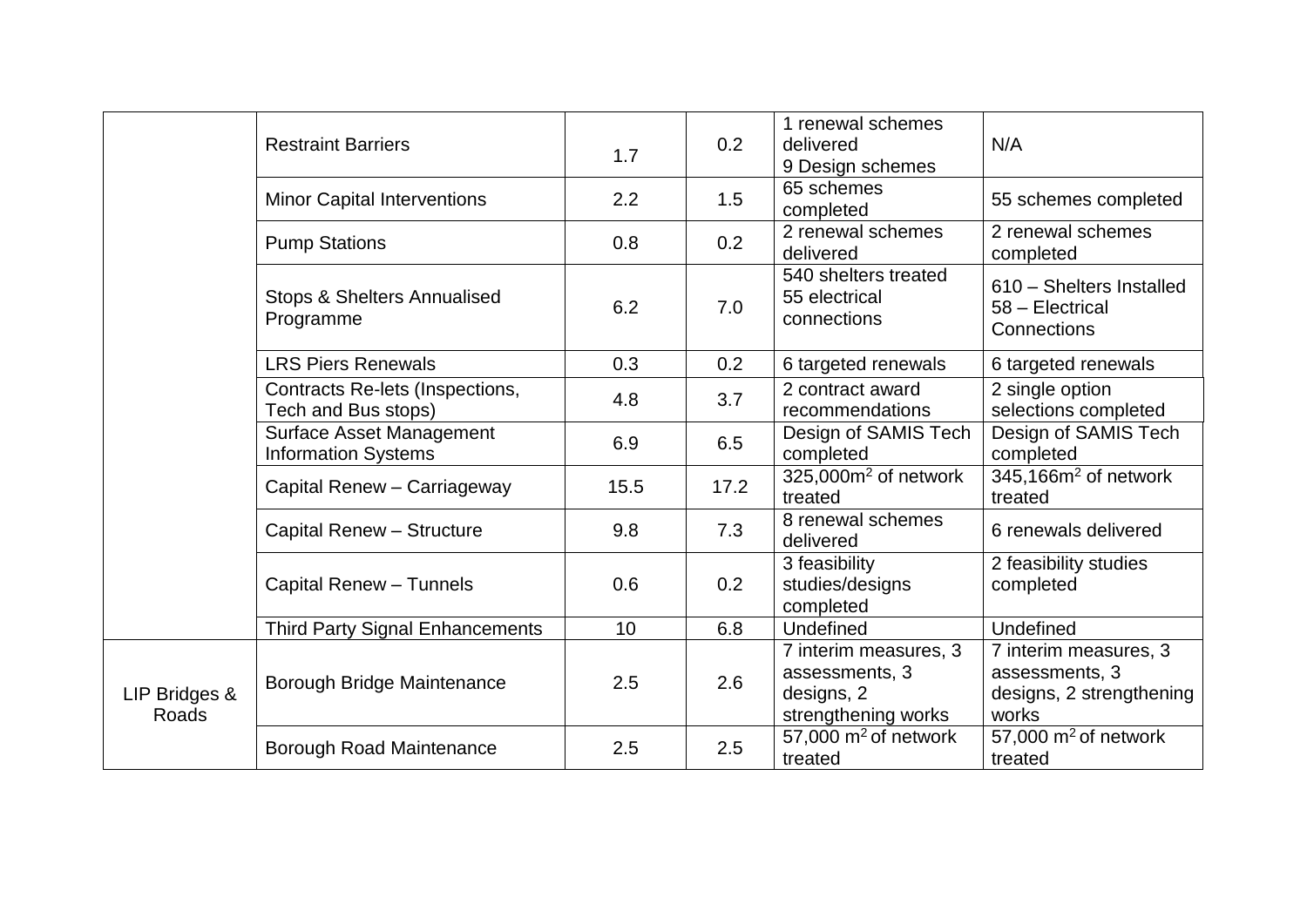|                                             | Hammersmith Bridge Restoration                      | 1.2  | 0.9 | Completion of early<br>works, including<br>pedestal removal and<br>blast cleaning   | Completion of early<br>works, including<br>pedestal removal and<br>blast cleaning  |
|---------------------------------------------|-----------------------------------------------------|------|-----|-------------------------------------------------------------------------------------|------------------------------------------------------------------------------------|
|                                             | <b>Hostile Vehicle Mitigations</b>                  | 10.3 | 6.6 | <b>Westminster Bridge</b><br>build completed,<br>concept design on<br>other bridges | Westminster bridge<br>substantially complete,<br>design on other bridges<br>paused |
|                                             | Dial A Ride                                         | 0.5  | 0.4 | 1 design completed                                                                  | 3 builds completed                                                                 |
| <b>Operations</b><br><b>Assets</b>          | <b>Victoria Coach Station</b><br>Modernisation      | 0.4  | 0.3 | Planning application<br>submitted                                                   | Design and planning<br>activity                                                    |
|                                             | <b>Safety Camera Extension Prog</b><br>phase 2      | 0.5  | 0.6 | 40 renewal schemes<br>completed                                                     | 65 Sites Renewed                                                                   |
|                                             | <b>Victoria Coach Station</b><br>Infrastructure     | 1.4  | 1.1 | 2 builds completed                                                                  | <b>CCTV</b> renewed                                                                |
|                                             | Lodge Avenue Flyover                                | 1.0  | 0.3 | <b>Build commenced</b>                                                              | Design completed                                                                   |
| STIP <sub>1</sub>                           | Ardleigh Green Bridge<br>Replacement                | 0.2  | 0.1 | Project closed                                                                      | Defect investigation                                                               |
|                                             | <b>MARP A40 Westway Structures</b><br>Refurb        | 15.3 | 9.8 | Commencement of<br>construction                                                     | Commencement of<br>construction                                                    |
|                                             | <b>MARP Vauxhall</b>                                | 0.4  | 0.1 | Project close                                                                       | Project close                                                                      |
| Major Asset<br><b>Renewals</b><br>Programme | <b>MARP Rotherhithe</b>                             | 3.5  | 2.3 | Concept design<br>completed                                                         | Concept design<br>completed                                                        |
|                                             | <b>MARP Brent Cross</b>                             | 2.8  | 1.6 | Concept design<br>commenced                                                         | Concept design<br>commenced                                                        |
|                                             | <b>MARP Blackwall Tunnel</b><br>Southbound Refurb   | 1.2  | 1.5 | Concept design<br>completed                                                         | Concept design<br>completed                                                        |
|                                             | <b>Kingston Cromwell Road Bus</b><br><b>Station</b> | 2.7  | 1.0 | Construction to<br>commence                                                         | Detailed design<br>commenced                                                       |
|                                             | <b>MARP Croydon Flyover</b>                         | 0.2  | 0.1 | Outcome definition                                                                  | Outcome definition                                                                 |
|                                             | <b>MARP George Green</b>                            | 0.1  | 0.1 | Outcome definition                                                                  | Outcome definition                                                                 |